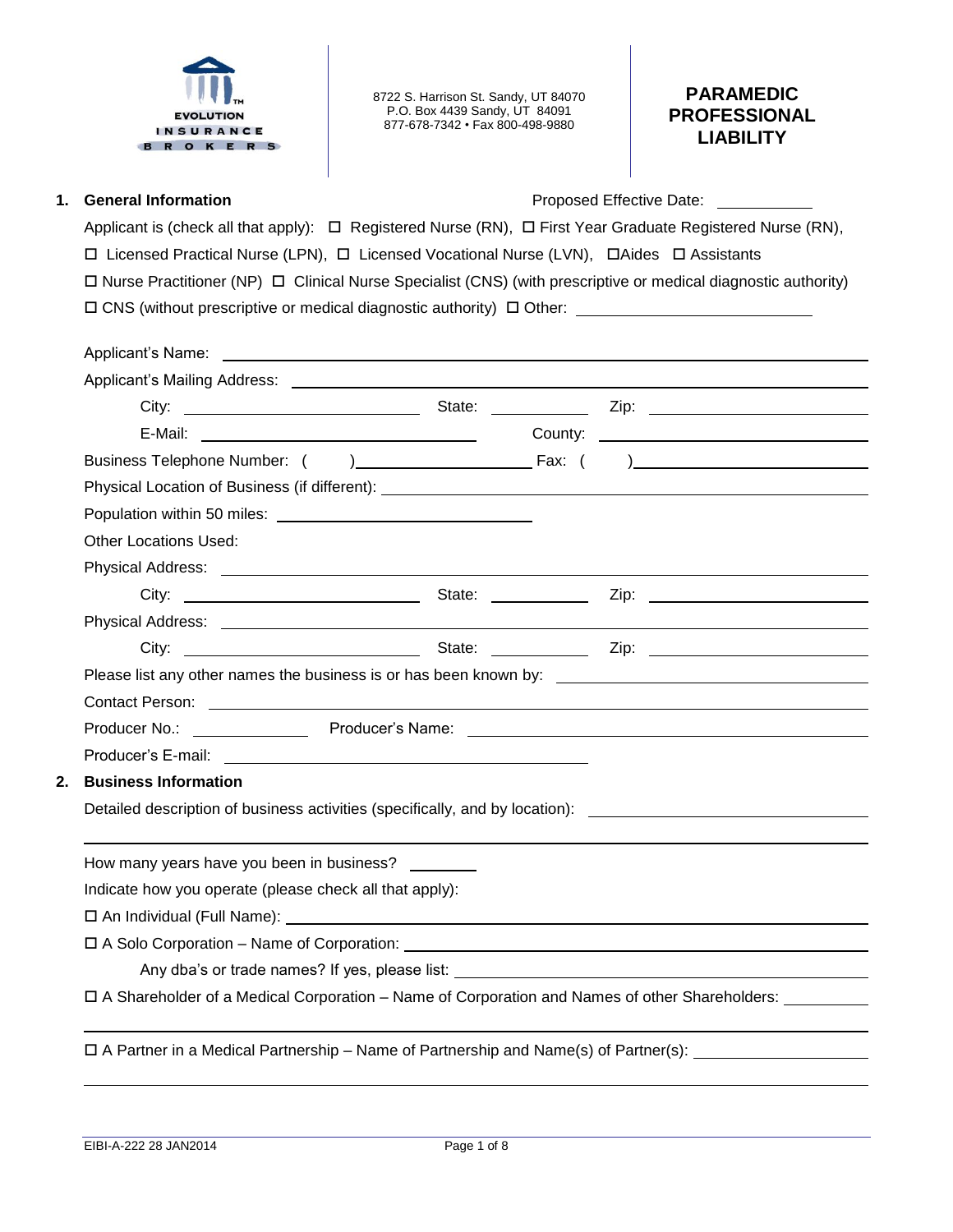| $\Box$ A Professional Association – Name of Professional and Names of Associates: |  |
|-----------------------------------------------------------------------------------|--|
|-----------------------------------------------------------------------------------|--|

|       | □ An Employer – Name of Employer (Please specify if employed by an Individual, Corporation, Partnership, IPA, |  |  |
|-------|---------------------------------------------------------------------------------------------------------------|--|--|
| HMO): |                                                                                                               |  |  |

An Independent Contractor – Name of Individual, Corporation or Partnership with whom you contract:

□ Sharing office space and/or expenses only – Names of Associates: □

Are you practicing as part of any affiliation not noted in question 4? If yes, please explain:

Do you employ, contract with or supervise any other healthcare providers?  $\square$  Yes  $\square$  No

If yes, please explain:

Name of licensed physician with whom you collaborate.

If not, please indicate your referral relationships.

Annual Payroll: \$

Does your company have within its staff of employees, a position whose job description deals with product liability, loss control, safety inspections, engineering, consulting, or other professional consultation advisory services?  $\Box$  Yes  $\Box$  No

If yes, please tell us:

Employee Name: E-Mail: Business Telephone No.: ( )

Fax: ( ) The Company: The Press with Company:

Employee's Responsibilities:

Does your practice comply in every way with the rules, regulations, guidelines and standard as set forth by your State Regulatory Board? 
State Regulatory Board? If no, please explain in detail any non-compliance issues (attach additional pages if necessary to provide all

details): which is a set of the set of the set of the set of the set of the set of the set of the set of the set of the set of the set of the set of the set of the set of the set of the set of the set of the set of the set

- **3. Insurance History** (REQUIRED- Attach a five year loss/claims history, including details.)
	- A. Who is your current insurance carrier (or your last if no current provider)?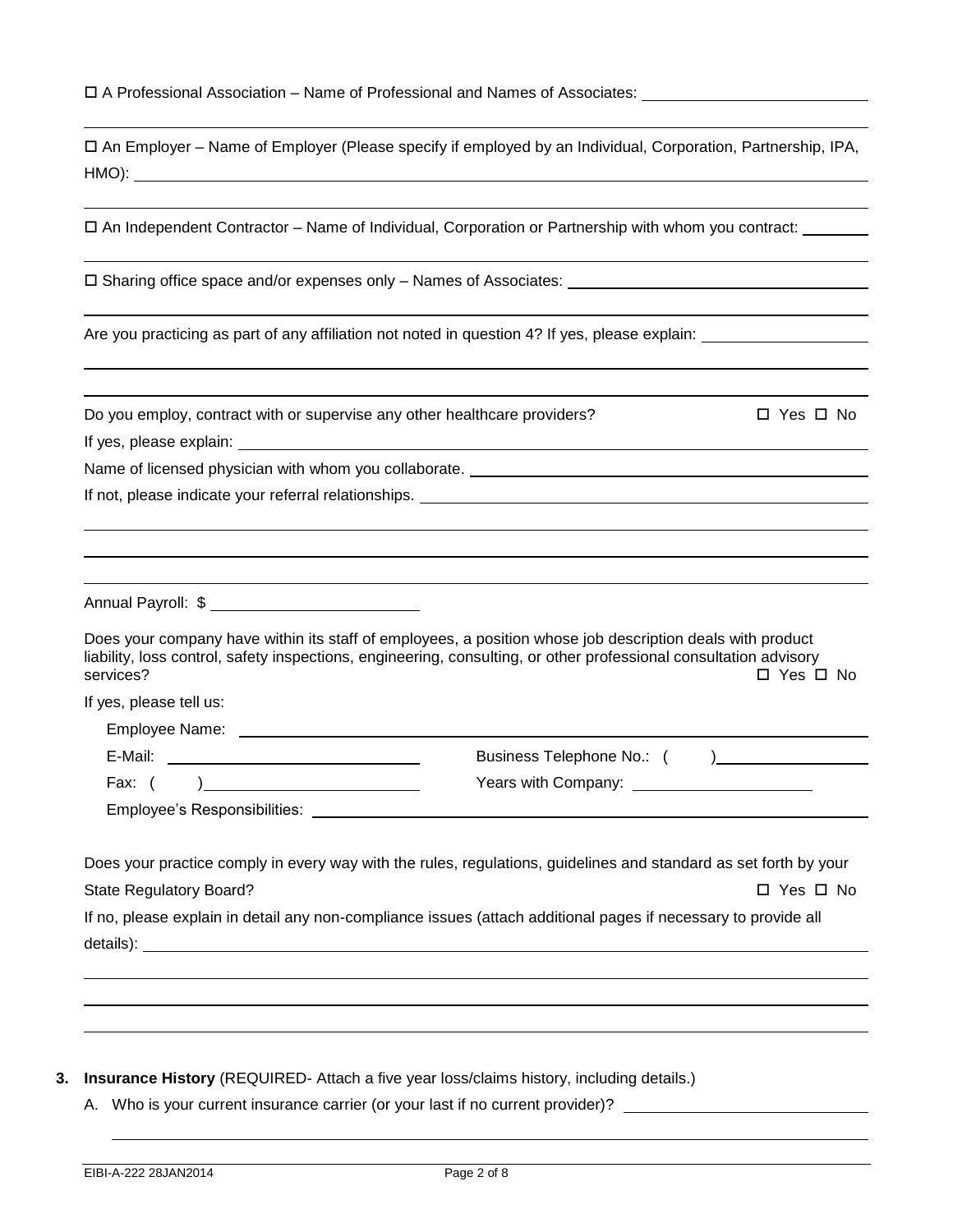- B. Have you been non-renewed or cancelled by another carrier?  $\square$  Yes  $\square$  No If yes, list the carrier and explain when, why including all details (please provide an additional page if necessary): example and the set of the set of the set of the set of the set of the set of the set of the set of the set of the set of the set of the set of the set of the set of the set of the set of the set of the set of
- C. Provide name(s) for all insurance companies that have provided Applicant insurance for the last three years:

|                        | Coverage: | Coverage: | Coverage: |
|------------------------|-----------|-----------|-----------|
| <b>Company Name</b>    |           |           |           |
| <b>Expiration Date</b> |           |           |           |
| Annual Premium         | \$        | ง         | \$        |
| Policy Limits          |           |           |           |

D. Have you had any incident, event, occurrence, loss, or wrongful act which might give rise to a claim, lawsuit or loss? Yes No

If yes, please explain (provide an additional page if necessary):

E. Has the Applicant or anyone on the Applicant's behalf, attempted to place this risk in standard markets?

□ Yes □ No

If the standard markets are declining placement, please explain which carriers and why: \_\_

- F. If you carry malpractice insurance, please mark where coverage exists?  $\Box$  Ground Medical Transport  $\Box$  Rotor Wing Medical Transport  $\Box$  Fixed Wing Medical Transport  $\Box$  Hospital
- G. Has any insurance carrier ever declined, surcharged, rated-up, restricted, cancelled or refused to renew your medical malpractice insurance? 
<br>
The South of the South of the South of the South of the South of the South of the South of the South of the South of the South of the South of the South of the South of the South of the So

If yes, please explain (provide an additional page if necessary):

H. Has the Applicant or any predecessor or related person or entity ever had a malpractice claim, suit or incident?  $\Box$  Yes  $\Box$  No.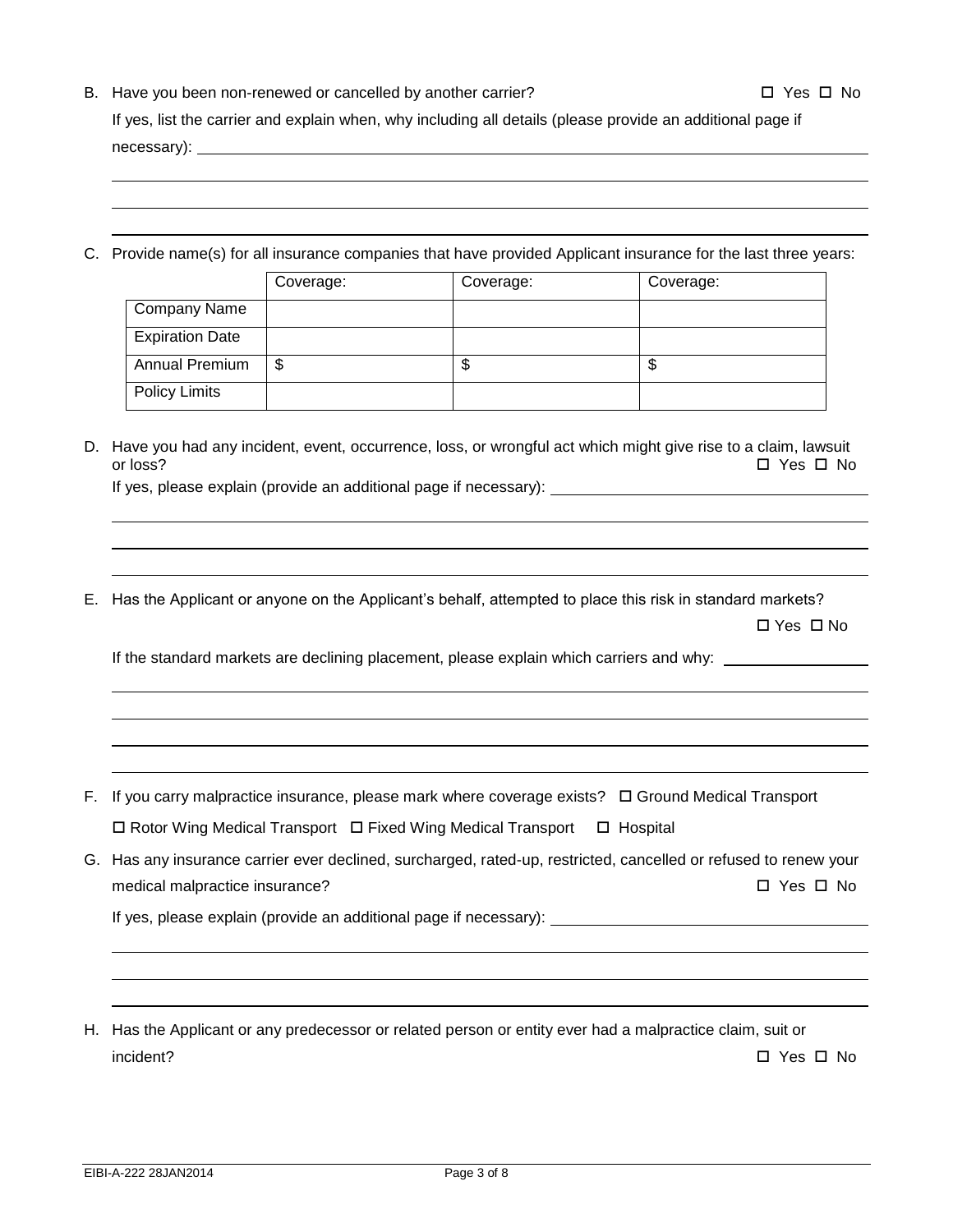### **Desired Insurance**

## **Limit of Liability (with per person sub-limit):**

- \$25,000 per person / \$50,000 per accident / \$100,000 aggregate
- \$50,000 per person / \$100,000 per accident / \$300,000 aggregate
- \$100,000 per person / \$250,000 per accident / \$500,000 aggregate
- \$250,000 per person / \$500,000 per accident / \$1,000,000 aggregate
- Other:

## **Limit of Liability (with no per person sub-limit):**

- \$50,000 per accident / \$100,000 aggregate
- \$100,000 per accident / \$300,000 aggregate
- □ \$250,000 per accident / \$500,000 aggregate

**Self-Insured Retention (SIR):** □ \$1,000 (Minimum) □ \$1,500 □ \$2,500 □ \$5,000 □ Other:

Note: Higher SIRs will generally reduce the premium charged, but SIRs of \$2,500 or greater must be accompanied by proof of the Applicant's ability to pay that SIR amount (i.e. last year's tax return forms).

# **4. Business Activities**

- A. Professional Designation
- $\Box$  Neonatal/Pediatric Transport,  $\Box$  Pre-Hospital Care,  $\Box$  Community Health,  $\Box$  Critical Care Transport,
- $\Box$  Critical Care/ICU  $\Box$  Emergency Room,  $\Box$  Hospital,  $\Box$  Air Medical Transport,  $\Box$  Maternal & Child,
- □ Ground Medical Transport □ Pediatric Transport, □ Other ■

|    | B. Describe in detail the regular operations and services you provide: _____________________________           |  |
|----|----------------------------------------------------------------------------------------------------------------|--|
|    |                                                                                                                |  |
|    |                                                                                                                |  |
|    |                                                                                                                |  |
|    | C. Estimated Number of patient visits per week: ______________                                                 |  |
|    | D. Estimated Number of hours worked per week: _____________                                                    |  |
|    | E. State Certification or License: Primary State___________________License No.: __________________________     |  |
|    | Date Issued: ____________________ Expiration Date: ______________________________ DEA Number: ________________ |  |
|    | NREMTP License No. __________________________ Expiration Date: _________________                               |  |
|    |                                                                                                                |  |
| F. | Person providing accounting and tax services:                                                                  |  |
|    |                                                                                                                |  |
|    |                                                                                                                |  |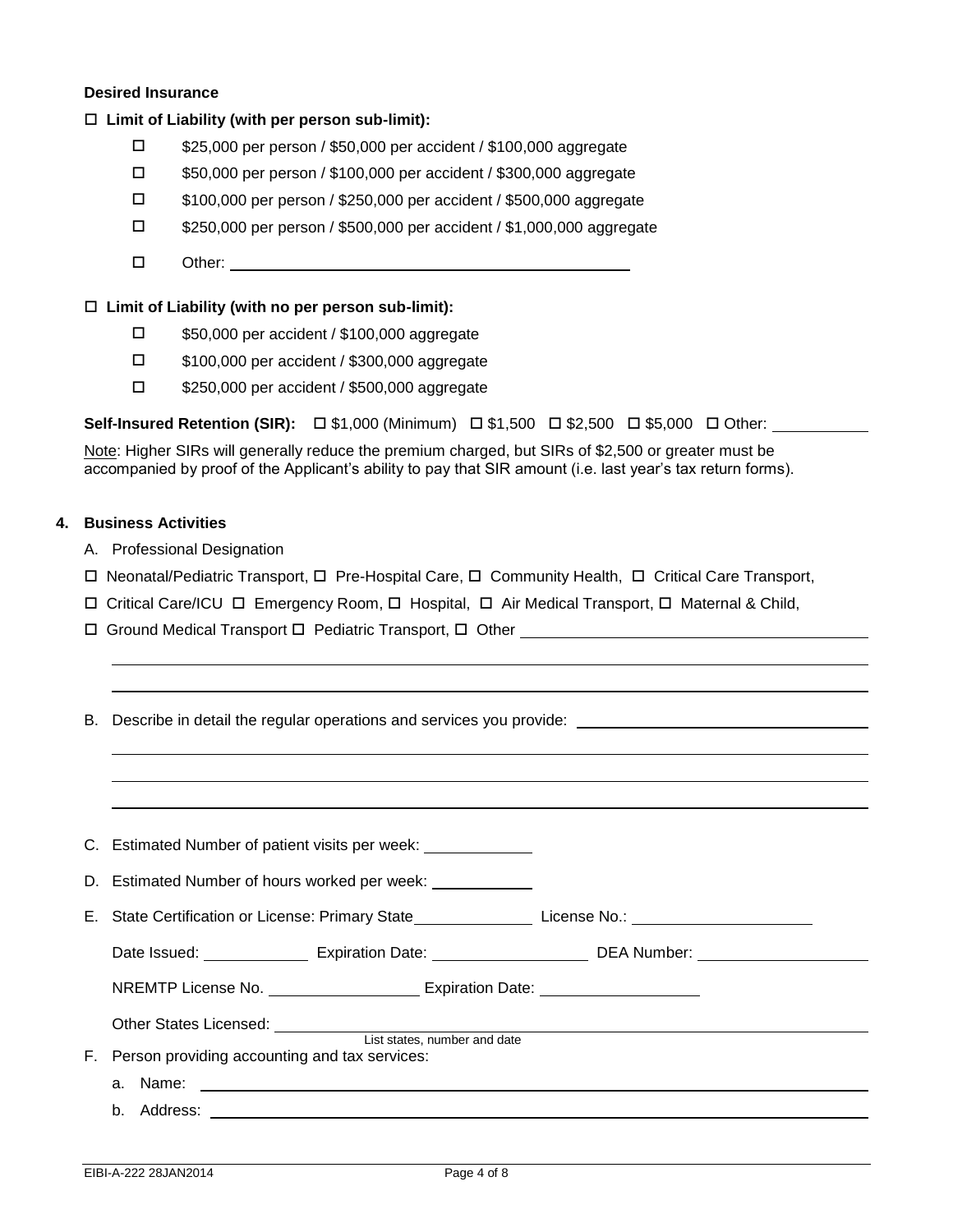## G. Are you seeking:

- a. Insurance to cover work performed exclusively by you?  $\square$  Yes  $\square$  No
- b. Insurance to cover work done by others under your direction?  $\square$  Yes  $\square$  No
- c. Insurance to cover the actions of individuals on your payroll?  $\square$  Yes  $\square$  No
- H. Employee breakdown (if applicable)—please enter the number of:

|                                                                       | Full-Time | Part-Time |
|-----------------------------------------------------------------------|-----------|-----------|
| Operational Staff                                                     |           |           |
| Non-Operational employees (drivers,<br>collectors, supervisors, etc.) |           |           |

I. List all Hospitals (name and location) where you have or are applying for staff privileges.

| J. | Have you ever applied for admitting privileges and been turned down?                                     | □ Yes □ No           |  |
|----|----------------------------------------------------------------------------------------------------------|----------------------|--|
| Κ. | REQUIRED- Attach a copy of your risk criteria.                                                           |                      |  |
|    | Do you have transfer agreements with any hospitals?                                                      | □ Yes □ No           |  |
|    | If yes, please identify all in detail (attach additional pages if necessary to provide all details): ___ |                      |  |
|    |                                                                                                          |                      |  |
|    |                                                                                                          |                      |  |
|    |                                                                                                          |                      |  |
|    | M. Do you have a physician write orders?                                                                 | $\Box$ Yes $\Box$ No |  |
|    | N. Do you have prescriptive privileges?                                                                  | □ Yes □ No           |  |
|    | O. Do you supervise students?                                                                            | □ Yes □ No           |  |

### **6. Medical Training/Education**

#### **Please include a current copy of your curriculum vitae (CV) and a copy of your practitioner/associate certificate.**

Attaching a CV does not preclude the need to fully complete this application. Institution/Program:

|        | NAME OF INSTITUTION   | CITY/ STATE | <b>COUNTRY</b>                       |  |
|--------|-----------------------|-------------|--------------------------------------|--|
|        | DEGREE /CERTIFICATION |             | From:<br>To:<br>MONTH/YR<br>MONTH/YR |  |
| Other: | NAME OF INSTITUTION   | CITY/ STATE | <b>COUNTRY</b>                       |  |
|        | DEGREE /CERTIFICATION |             | From:<br>To:<br>MONTH/YR<br>MONTH/YR |  |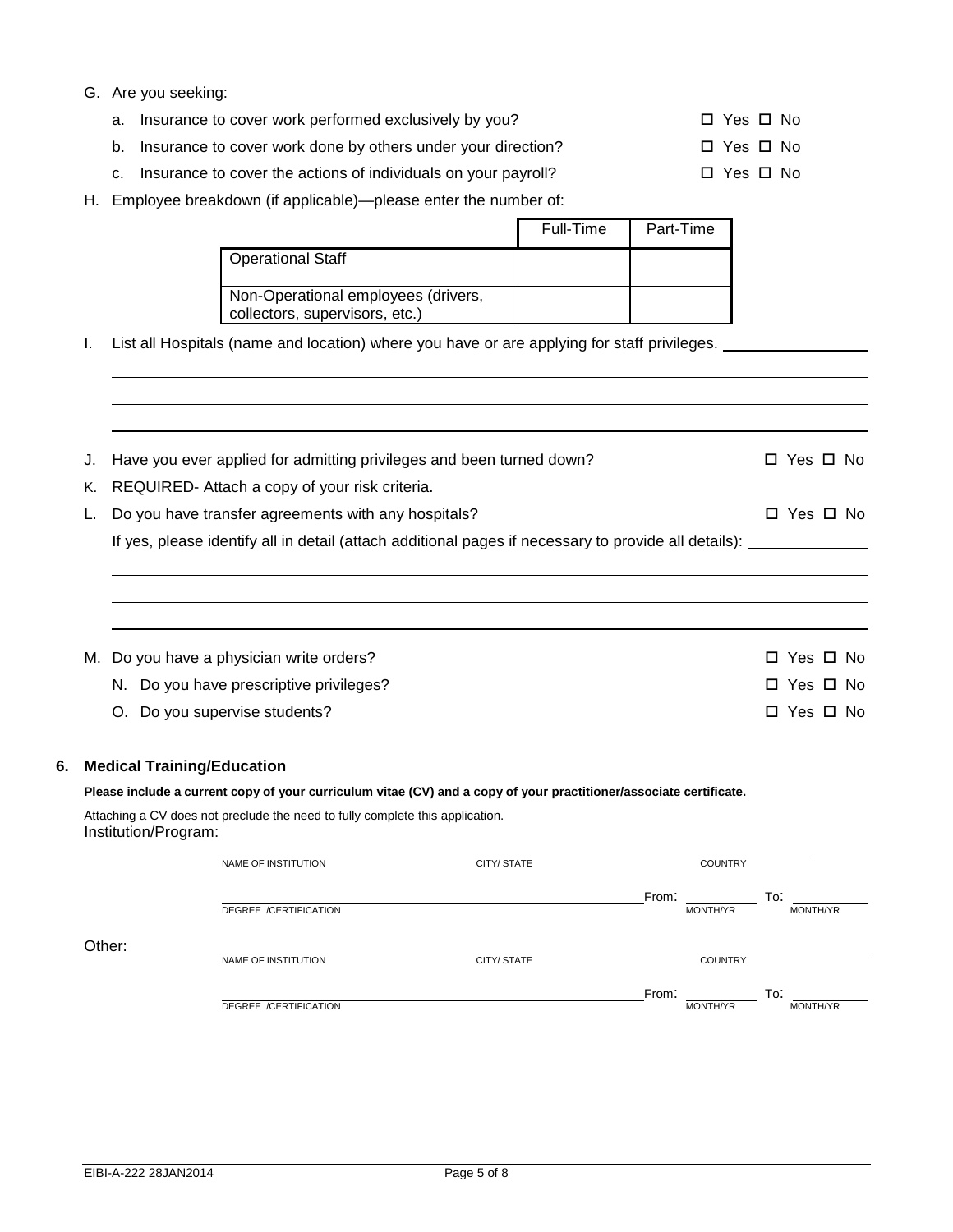## **7. Work History**

A. Where have you practiced your profession since completion of your formal training? (Include military or any public service organization.) **Please account for all time since training. Please explain any gaps in your education or profession practice history.** 

| <b>Name of Employer</b> | <b>City</b> | <b>State</b> | From: Mnth/Yr | To: Mnth/Yr |
|-------------------------|-------------|--------------|---------------|-------------|
|                         |             |              |               |             |
|                         |             |              |               |             |
|                         |             |              |               |             |
|                         |             |              |               |             |
|                         |             |              |               |             |
|                         |             |              |               |             |
|                         |             |              |               |             |
|                         |             |              |               |             |
|                         |             |              |               |             |

### **8. Additional Underwriting Information**

#### **If not applicable, please note with a N/A.**

A. Have you ever been convicted of a crime (felony or misdemeanor)?  $\square$  Yes  $\square$  No

If yes, please provide details (attach additional pages if necessary to provide all details):

B. Have you ever suffered from or been treated for substance abuse, mental illness or serious health or physical  $\Box$  Yes  $\Box$  No

If yes, please provide details (attach additional pages if necessary to provide all details):

C. Have you ever had a complaint filed against you with an State Regulatory Board?  $\Box$  Yes  $\Box$  No If yes, please provide details (attach additional pages if necessary to provide all details): \_\_\_\_\_\_\_\_\_\_\_\_\_\_\_

D. Have you ever had any professional license/permit or narcotics license investigated, suspended, revoked,<br>T Yes □ No restricted or placed on probation?

If yes, please provide details (attach additional pages if necessary to provide all details):

E. Have you ever been warned about your performance or placed on any type of probation during your training? □ Yes □ No

If yes, please provide details (attach additional pages if necessary to provide all details):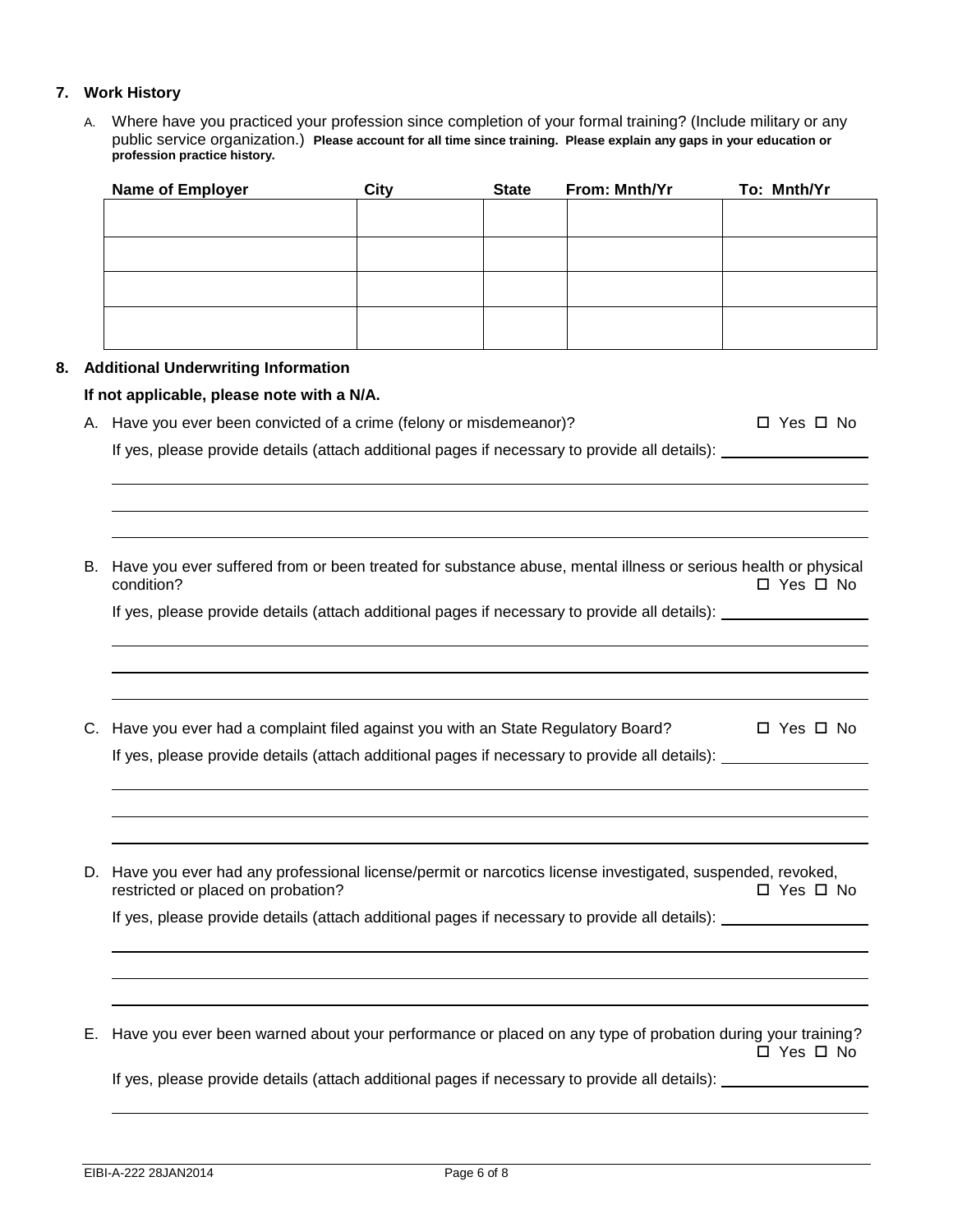| F. | Do you elicit record and evaluate a health, psychosocial and developmental history of the patient?                                   |                      |
|----|--------------------------------------------------------------------------------------------------------------------------------------|----------------------|
|    |                                                                                                                                      | $\Box$ Yes $\Box$ No |
| G. | Do you perform a physical examination?                                                                                               | □ Yes □ No           |
| Н. | Describe in detail the techniques and instrument used (attach additional pages if necessary to provide all                           |                      |
|    |                                                                                                                                      |                      |
|    |                                                                                                                                      |                      |
|    |                                                                                                                                      |                      |
| I. | Do you order or perform appropriate diagnostic tests?                                                                                | $\Box$ Yes $\Box$ No |
|    | If yes, please provide details (attach additional pages if necessary to provide all details):                                        |                      |
|    |                                                                                                                                      |                      |
|    |                                                                                                                                      |                      |
| J. | Do you discriminate between normal and abnormal findings on the history, physical examination, diagnostic                            |                      |
|    | tests, initiate referral and consolation when appropriate?                                                                           | □ Yes □ No           |
|    | Please provide details to your response (attach additional pages if necessary to provide all details):                               |                      |
|    |                                                                                                                                      |                      |
|    |                                                                                                                                      |                      |
| Κ. | Do you have any medical-related duties or practice activities that are insured elsewhere or for which you do<br>not desire coverage? | □ Yes □ No           |
|    | If yes, please provide details (attach additional pages if necessary to provide all details):                                        |                      |
|    |                                                                                                                                      |                      |
|    | Do you provide weight loss treatment or diet therapy?                                                                                | □ Yes □ No           |
| L. | If yes, please provide details (attach additional pages if necessary to provide all details):                                        |                      |
|    |                                                                                                                                      |                      |
|    |                                                                                                                                      |                      |
| M. | Do you provide healthcare services to correctional facilities?                                                                       | □ Yes □ No           |
|    | If yes, please provide details (attach additional pages if necessary to provide all details):                                        |                      |
|    |                                                                                                                                      |                      |
|    |                                                                                                                                      |                      |
|    |                                                                                                                                      |                      |